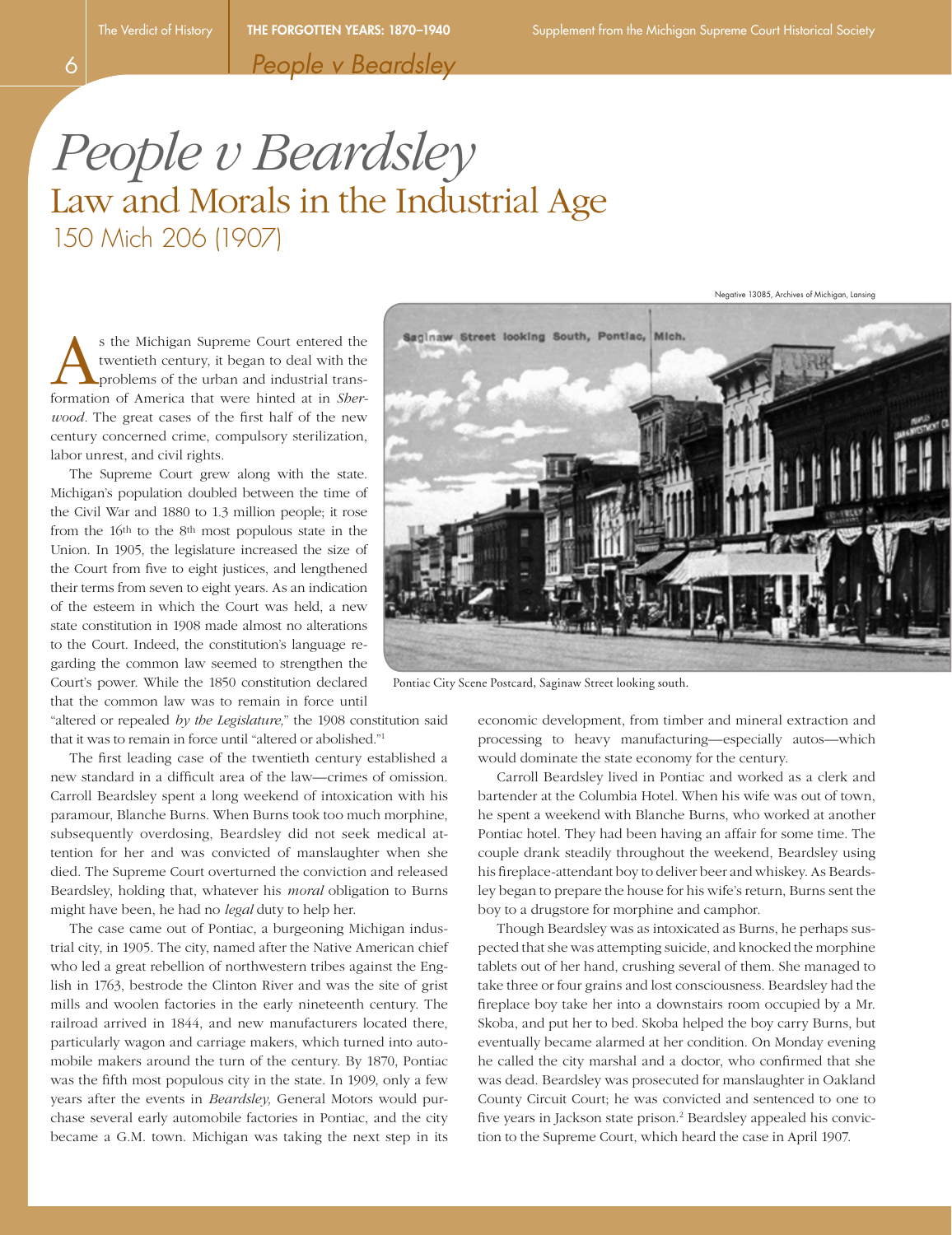## *People v Beardsley*

The great names of the mid-nineteenth century Court had passed away—Benjamin Graves, the last of the "Big Four," having died the previous year. The legislature had enlarged the Supreme Court, from four to five justices in 1888 and then to eight justices in 1905. The Court had returned to the completely Republican cast that it had in the 1860s. Of the five justices who heard Beardsley's appeal, all but one had been born in Michigan, and all but one had experience on the circuit court level before election or appointment to the high court. Chief Justice Aaron V. McAlvay rendered the decision in December 1907.

The prosecution's argument was that Beardsley had a legal duty to care for Burns, and that he had so grossly neglected that duty as to be responsible for her death. Of course, Beardsley was not guilty of murder, for the common-law definition of murder was a killing that included premeditation and malicious intent. This was not even "voluntary" manslaughter, a homicide resulting from a fit of passion (as in *Maher*) or the by-product of another crime such as robbery. It was "involuntary" manslaughter, or criminally negligent homicide, of a peculiar kind. Anglo-American law has had particular difficulty defining such crimes of "omission."3 The expression "criminally negligent" shows that jurists find it difficult to distinguish private wrongs (torts) from public wrongs (crimes). Anglo-American criminal law depended on intent—the *mens rea.* But negligent actions assume a lack of intent. Certainly Beardsley's negligence could be the subject of a civil suit for damages brought by Burns' heirs. In such a suit, they would have to meet easier standards of proof (preponderance of evidence) than in a criminal case (guilt beyond a reasonable doubt); but Beardsley would only have to pay monetary damages, not face prison or execution.



Morphine advertisement from the January 1900 edition of the *Overland Monthly.*

Morphine was a readily available, over-the-counter opiate in nineteenthcentury America. Perhaps tens of thousands of soldiers had become morphine addicts during the Civil War; the drug was even more popular among middle-class women. Cocaine was also legally available and becoming popular around the turn of the century—often to treat morphine addiction; just as morphine was used to treat alcohol addiction. One historian observes: "A 1903 report of the American Pharmaceutical Association conceded that in many drugstores customers could obtain cocaine and morphine as easily as Epsom salts." Addicts could also readily purchase syringes and needles. Few states acted against drug use until well into the twentieth century.<sup>1</sup>

1. Courtwright, *Drug Laws and Drug Use in Nineteenth-Century America,* in Nieman, ed, *The Constitution, Law, and American Life: Critical Aspects of the Nineteenth-Century Experience* (Athens: Univ of Georgia Press, 1992), p 124.

The Court acknowledged that there were several situations that did impose a positive duty to care, in which people would be held liable for failure to act. Parents had such obligations to their children, as did husbands to wives and ship masters to seamen. People who voluntarily took on responsibility for dependents also placed themselves in such a position. Contracts could also create these duties. Finally, the state, by statute, could impose such obligations.

McAlvay found no such relationship in Beardsley's case. "We must," he said, "eliminate from the case all consideration of mere moral obligation." Beardsley and Burns knew what they were doing, McAlvay pointed out. Burns "was a woman past 30 years of age. She had been twice married. She was accustomed to visiting saloons and to the use of intoxicants." She had had previous "assignations" with Beardsley, the Pontiac bartender. These drinkers and adulterers "knew each other's character." The Court noted that Beardsley imposed no force or fraud on his partner. "On the contrary, it appears that she went upon this carouse with [him] voluntarily…. Her entire conduct indicates that she had ample experience in such affairs."

In short, their relationship was not the kind that imposed legal obligations. "Had this been a case where two men under like circumstances had voluntarily gone on a debauch together, and one had attempted suicide, no one would claim that this doctrine of legal duty could be involved to hold the other criminally responsible for omitting to make effort to rescue his companion." McAlvay asked, "How can the fact that in this case one of the parties was a woman change the principle of law applicable to it?" Quoting a similar federal case,<sup>4</sup> McAlvay concluded that Beardsley deserved "the just censure and reproach of good men; but this is the only punishment" that society imposed.5

*Beardsley'*s principle sustained Michigan's tradition of liberal standards in criminal law. Stricter rules applied in other states. In Massachusetts, for example, an *au pair* was charged with seconddegree murder in 1997 for causing the death of an infant by shaking. The trial judge told the jury that neither intent to kill nor even harm was needed for a murder charge. The judge eventually relented and entered an involuntary manslaughter verdict.<sup>6</sup> In Michigan, the Court of Appeals affirmed a second-degree murder conviction in a similar case, since the prosecution had proved malicious intent by "circumstantial evidence and reasonable inferences drawn therefrom."7

The *Beardsley* decision was strikingly modern and conservative at the same time. Its reduction of legal obligation to contractual relation sounded very much like the "will theory" at work in *Sherwood.* Even more remarkable was the premise of sexual equality—that the sex of the victim was of no significance in determining a man's guilt. This indicated the great strides toward legal equality that women had made in the nineteenth century. American courts had extended legal standing to married women to own property, for example, overriding the old common-law principle that "in law, husband and wife are one person, and that person is the husband"—i.e., that married women had no legal existence.<sup>8</sup> Michigan's 1908 constitution gave female property owners the right to vote on tax questions; women had gained complete